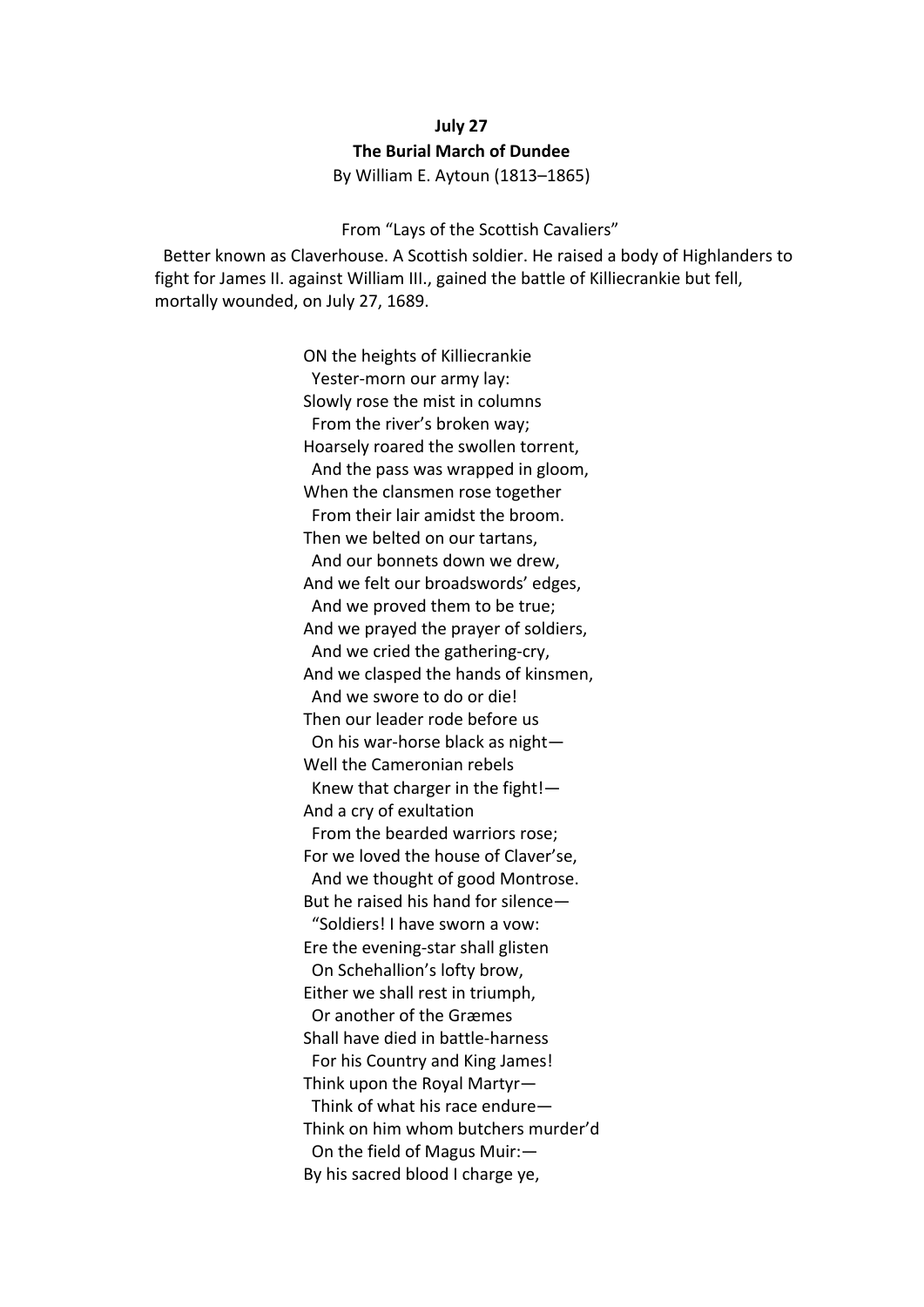By the ruin'd hearth and shrine-By the blighted hopes of Scotland, By your injuries and mine-Strike this day as if the anvil Lay beneath your blows the while, Be they Covenanting traitors, Or the brood of false Argyle! Strike! and drive the trembling rebels Backwards o'er the stormy Forth; Let them tell their pale Convention How they fared within the North. Let them tell that Highland honour Is not to be bought nor sold, That we scorn their Prince's anger, As we loathe his foreign gold. Strike! and when the fight is over, If ye look in vain for me, Where the dead are lying thickest, Search for him that was Dundee!"

 $*$   $*$   $*$   $*$   $*$   $*$ 

And the evening-star was shining On Schehallion's distant head, When we wiped our bloody broadswords, And returned to count the dead. There we found him, gashed and gory, Stretch'd upon the cumbered plain, As he told us where to seek him, In the thickest of the slain. And a smile was on his visage, For within his dying ear Pealed the joyful note of triumph, And the clansmen's clamorous cheer: So, amidst the battle's thunder, Shot, and steel, and scorching flame, In the glory of his manhood Passed the spirit of the Græme! Open wide the vaults of Athol. Where the bones of heroes  $rest-$ Open wide the hallowed portals To receive another guest! Last of Scots, and last of freemen-Last of all that dauntless race Who would rather die unsullied Than outlive the land's disgrace! O thou lion-hearted warrior! Reck not of the after-time: Honour may be deemed dishonour,